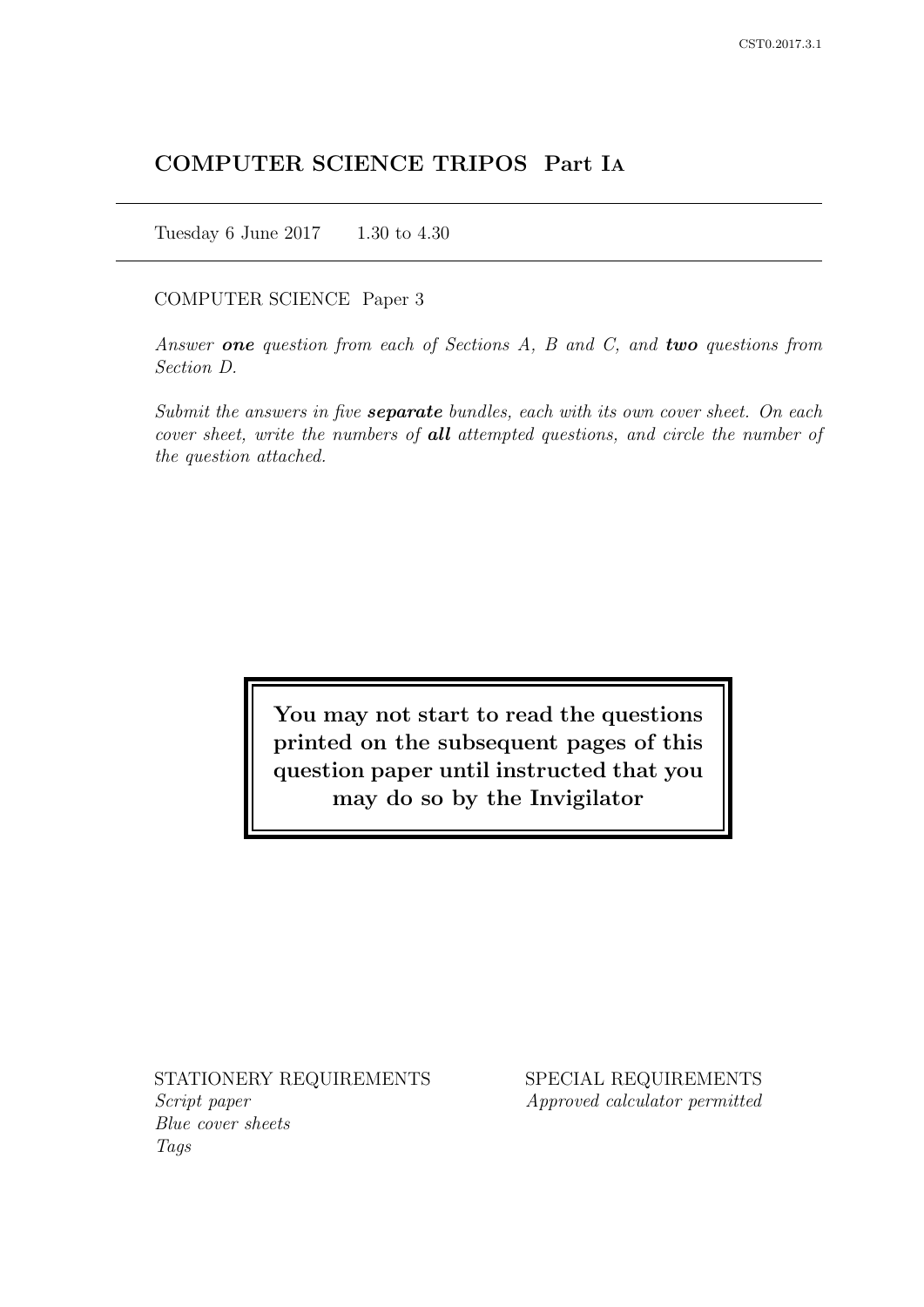### SECTION A

#### 1 Databases

(a) Consider the following Entity-Relationship (ER) diagram.



Suppose we wish to implement this diagram in a relational database using three tables,  $S(sid, A)$ ,  $T(tid, C)$ , and  $R(\cdots)$ . Describe the schema you would use for R depending on the cardinality of the relationship.

- (i) When R is a many-to-many relationship between S and T. [2 marks]
- (*ii*) When R is a one-to-many relationship between S and T. [2 marks]
- (*iii*) When R is a many-to-one relationship between S and T. [2 marks]
- (*iv*) When R is a one-to-one relationship between S and T. [2 marks]
- (b) Suppose R is a many-to-one relationship. Rather than implementing a new table for R, can we modify one of the tables representing  $S$  or  $T$  to implement this relationship? Discuss the advantages and disadvantages of such a representation. [4 marks]
- (c) Suppose that we add the following diagram to our ER model.



Note that this implicitly defines a relationship between  $S$  and  $U$  resulting from the composition of relationships  $R$  and  $Q$ . Discuss the difficulties that you might encounter in attempting to implement this derived relationship directly in a table  $W$ . For example, would the results of evaluating this  $SQL$ 

```
select sid, tid, B, D
from R
join Q on R.tid = Q.tid
```
always be equivalent to the contents of such a  $W$ ? [8 marks]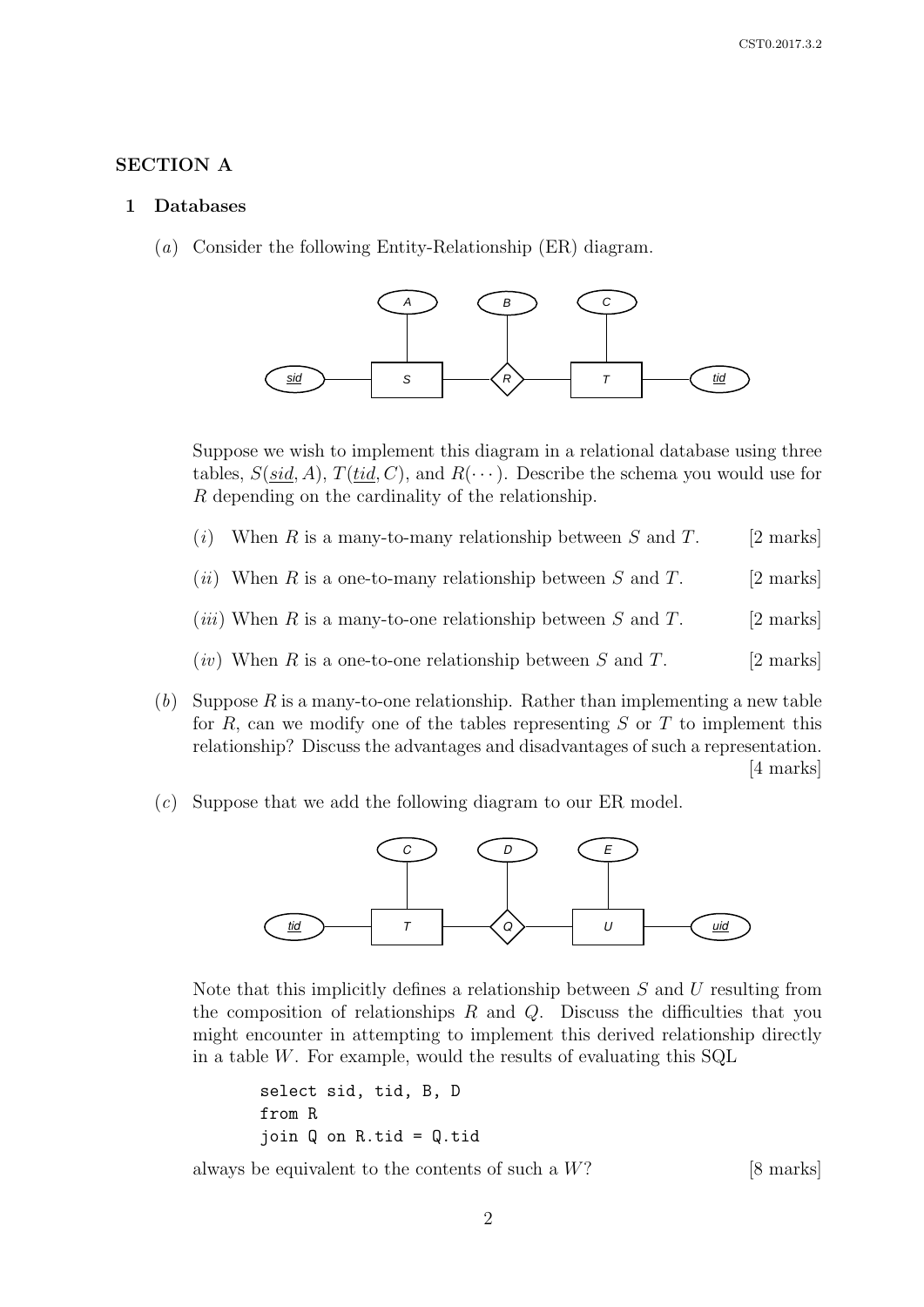# 2 Databases

Consider the following three tables.

| $S(\underline{sid}, A)$ | R(sid, tid, B) | T(tid, C)        |
|-------------------------|----------------|------------------|
| sid A                   | sid tid B      | tid C            |
| s1 a1                   | $sl$ t1 b1     | $t1 \quad c1$    |
| $s2 \text{ a}2$         | $s1$ $t2$ $b2$ | $t2 \quad c2$    |
| $s3 \text{ a}3$         | $s2$ t1 b4     | $t3 \text{ } c3$ |
|                         | $s2$ $t3$ $b5$ | $t4$ $c4$        |
|                         |                |                  |

(a) Represent the information in these three tables in a single table, using NULL values where needed. [4 marks]

(b) Represent the information in these three tables as three JSON objects, each associated with one of the values of the sid key. Is any information lost?

[4 marks]

- $(c)$  Represent the information in these three tables as four JSON objects, each associated with one of the values of the tid key. Is any information lost? [4 marks]
- (d) We now have three distinct ways of representing the same information (the original tables, one big table, and the collection of JSON objects from parts (b) and  $(c)$ ). Carefully compare and contrast these approaches and discuss their related advantages and disadvantages. [8 marks]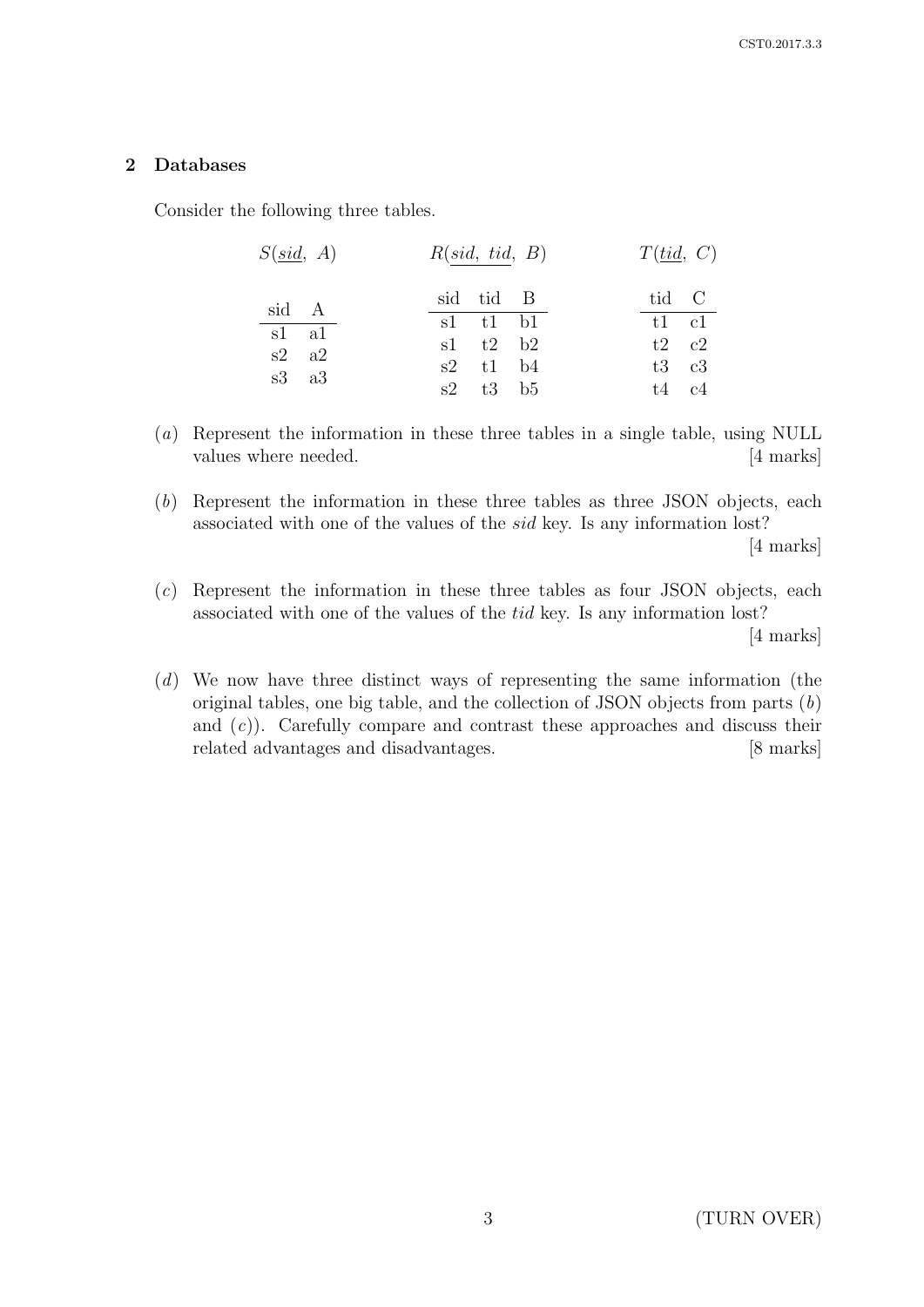# SECTION B

### 3 Graphics

Consider display technologies for hand-held devices.

- (a) Explain the principles of operation of each of the following. Note: You may illustrate your answers with a diagram.
- $(i)$  Liquid crystal displays [5 marks]  $(ii)$  Electrophoretic (electronic paper) displays [5 marks] (b) Compare and contrast their characteristics. [6 marks]
- (c) Explain how liquid crystal and electrophoretic displays can show coloured images. [4 marks]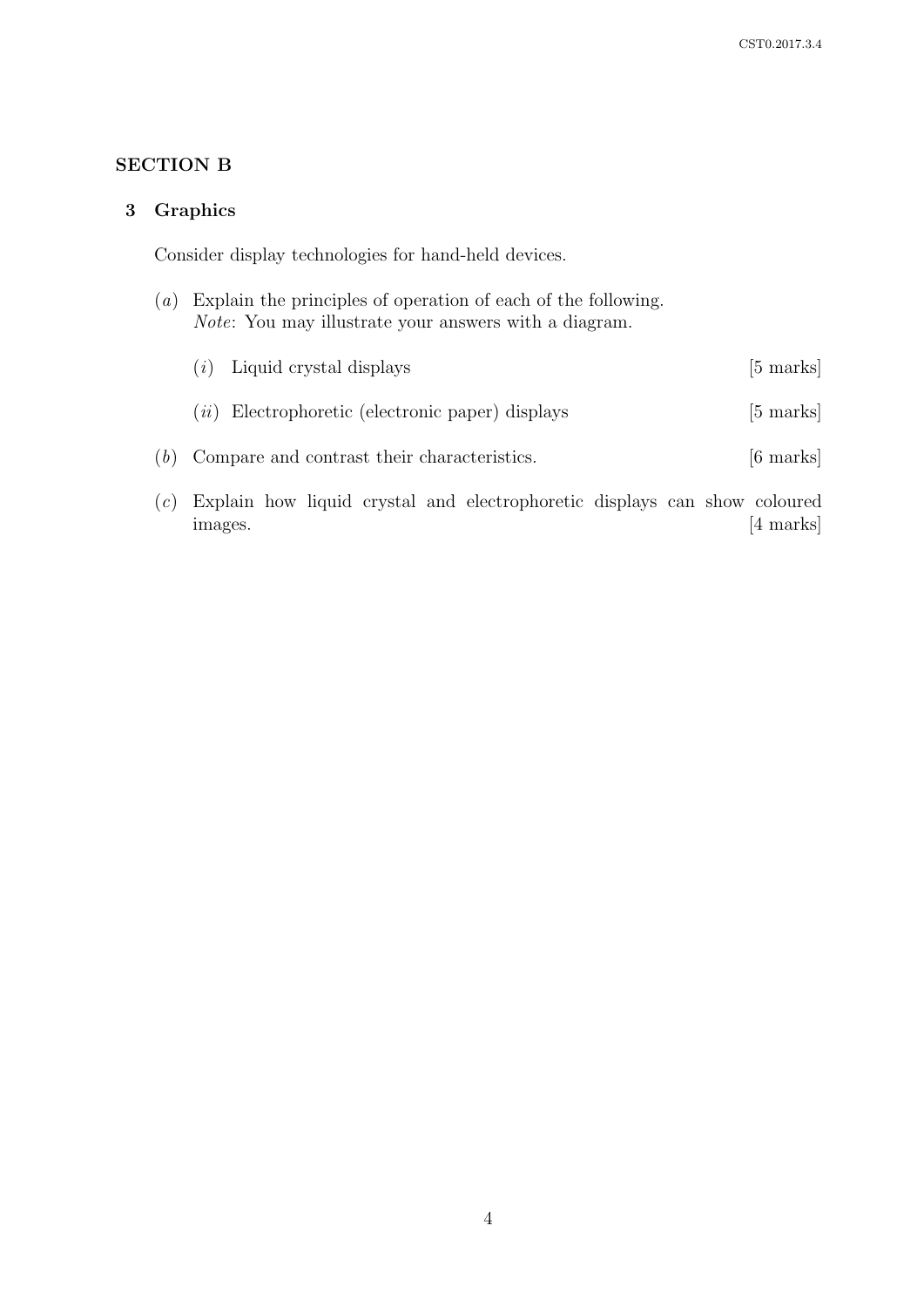### 4 Graphics

Consider rendering a triangular mesh using OpenGL. A uniform material is used for the entire mesh and the reflection model of the material consists of ambient, diffuse and specular components. There are two point light sources in the scene. Given these assumptions, answer the following questions:

- (a) Gourand and Phong shading are two different methods of interpolating colours between vertices. Explain how each method interpolates colours. [5 marks]
- (b) Discuss the trade-offs in terms of quality and computational costs for Phong and Gourand shading. Assume that the number of rendered pixels is much larger than the number of vertices. What kind of artefacts can one of the methods produce and what is the reason for those artefacts? [7 marks]
- (c) For each of Gourand and Phong shading, explain how you would implement each shading method using vertex and fragment shaders in OpenGL. Complete the diagram shown below by listing all inputs, outputs and uniforms for each shader. Then, explain what is computed in each shader in the case of both shading methods. There is no need to write equations or code, but you may include them if it helps your explanation.

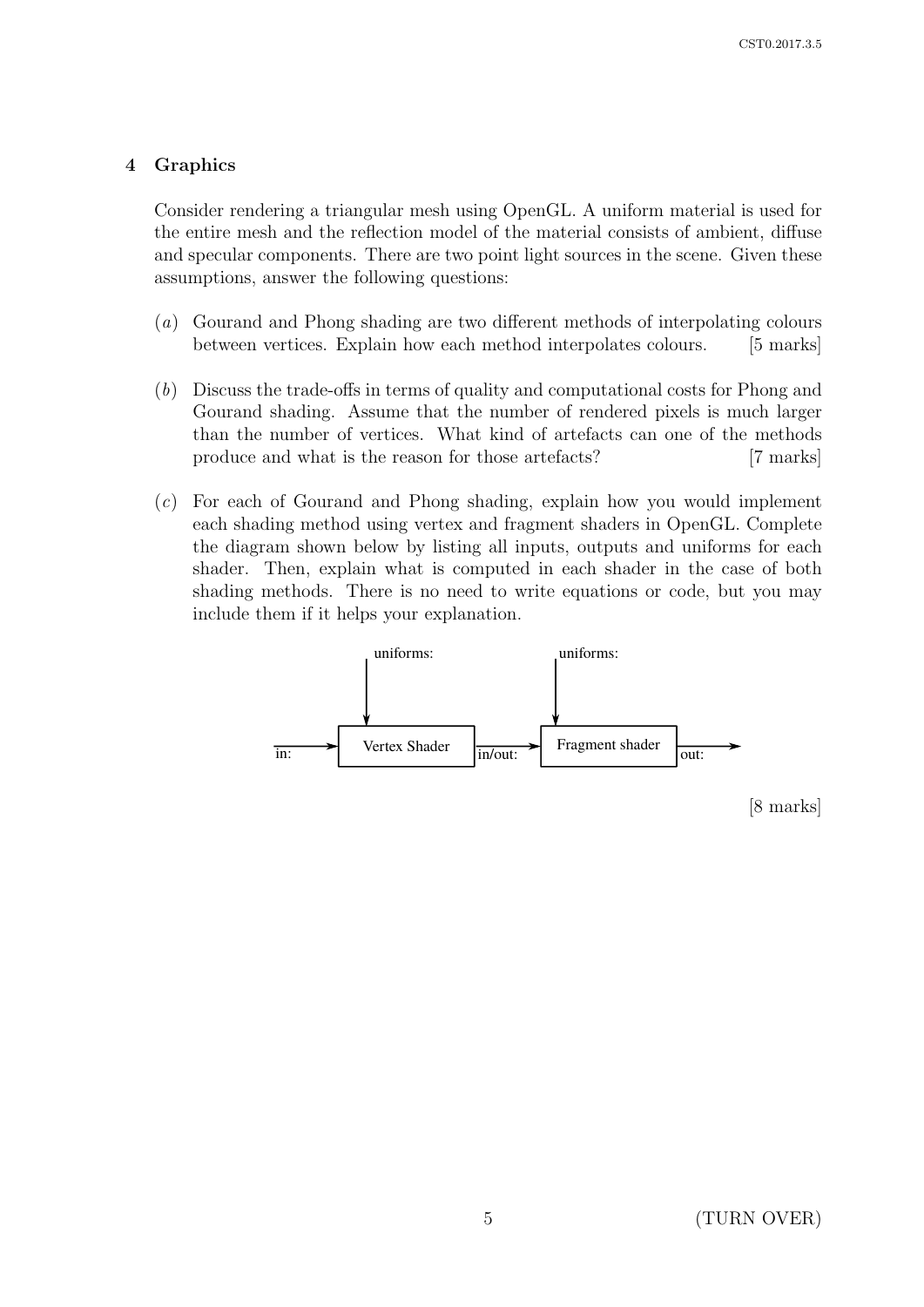### SECTION C

#### 5 Interaction Design

Your company has been asked to design and implement an interface called GestureDriver which is envisioned to be a remote driving interface based on visual gesturing and speech. Hand motions will be tracked based on colour vision, and the system will classify the gestures using a simple geometric model. The gestures will be mapped into six motion commands: start, right, left, forward, reverse, and stop. These commands can also be provided via speech and transmitted to the remote vehicle. The major requirements are that the system displays the current location of the vehicle to the user, monitors location change, captures the motion and vocal command of the user in real time, and moves the vehicle based on the received command.

- (a) One of the Principles of Good Design is to 'balance automated and human control'. Give four examples and explain how this can be achieved for the context provided above. [4 marks]
- (b) Describe, with an example, each of the five different interaction spaces beyond the desktop as classified by Winograd. Briefly discuss which one(s) would be more appropriate to use for creating this application, and why. [6 marks]
- (c) Assuming that the initial system status is OFF, draw a task model for the user using the GestureDriver interface with the goal of reversing the vehicle they are operating remotely. The task model should capture activities at multiple levels starting with at least three activities. Explain any sequential dependencies you identify. [8 marks]
- (d) Describe one generic problem that task analysis can help identify, and give an example of how this can be done. [2 marks]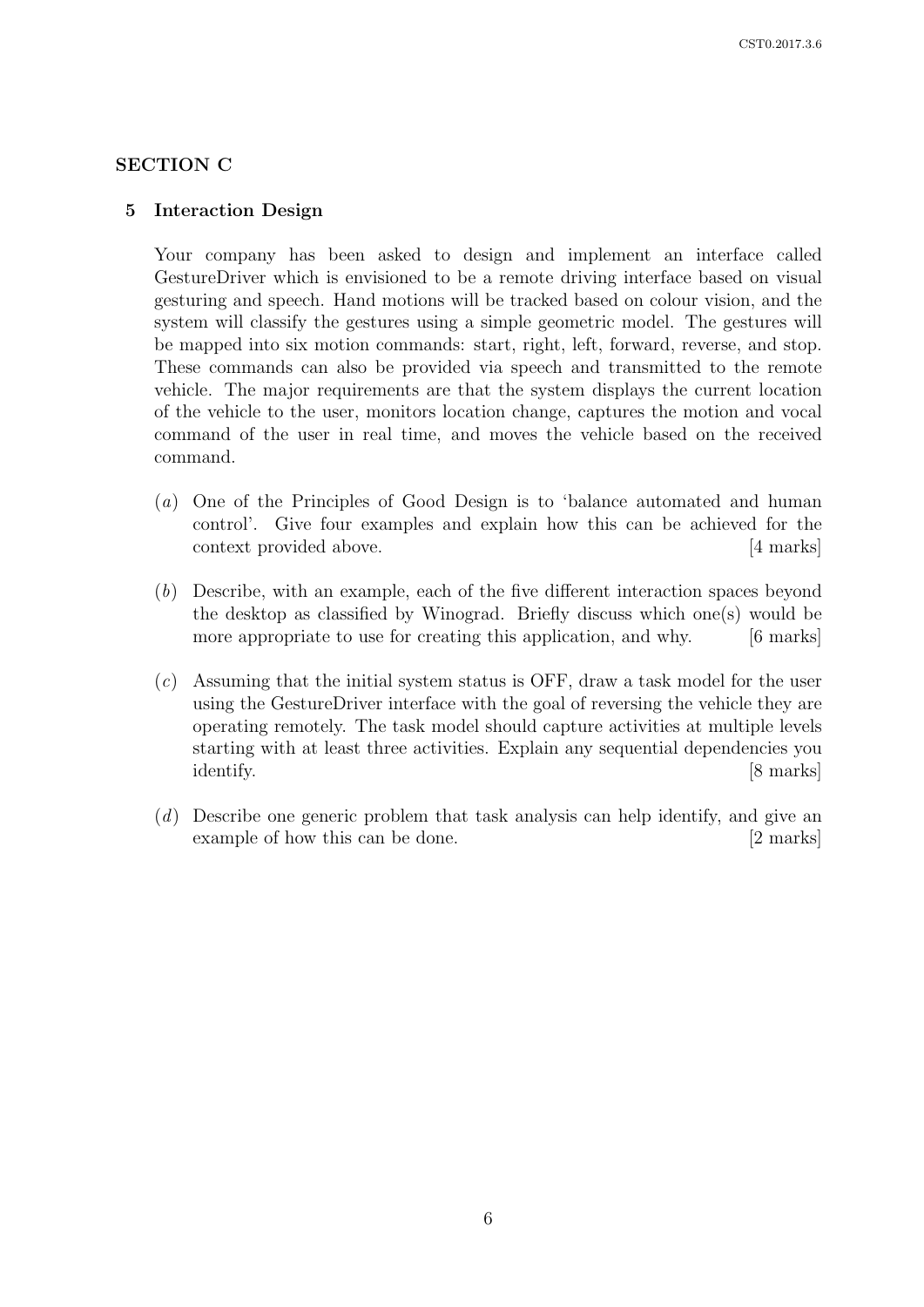### 6 Interaction Design

- (a) Describe three problems that affect the data and requirements gathering process, and provide one solution for each problem. [3 marks]
- (b) State and briefly describe each of the six principles of Gestalt psychology that have implications for user interface design. Explain how each of the six principles of Gestalt psychology have been employed in the design of the interface given in the figure below. [12 marks]



- (c) A company has just completed the heuristic evaluation of a digital music player, and identified the problem areas provided in the list below. Indicate which usability principle or principles each problem violates for five of the following problems. [Note: it is possible that each problem violates more than one usability principle, and that the same principle is violated multiple times for different problems.]
	- P1. Inconsistencies between menus and buttons.
	- P2. Some language does not correspond with user terminology.
	- P3. There are buttons that the user may not realize are buttons.
	- P4. Not all buttons have tooltips.
	- P5. There are inconsistencies with Windows operating system standards.
	- P6. Undo commands basically unsupported.
	- P7. Help content uses different terminology from application.
	- P8. System does not always provide user with enough information about the task being performed. [5 marks]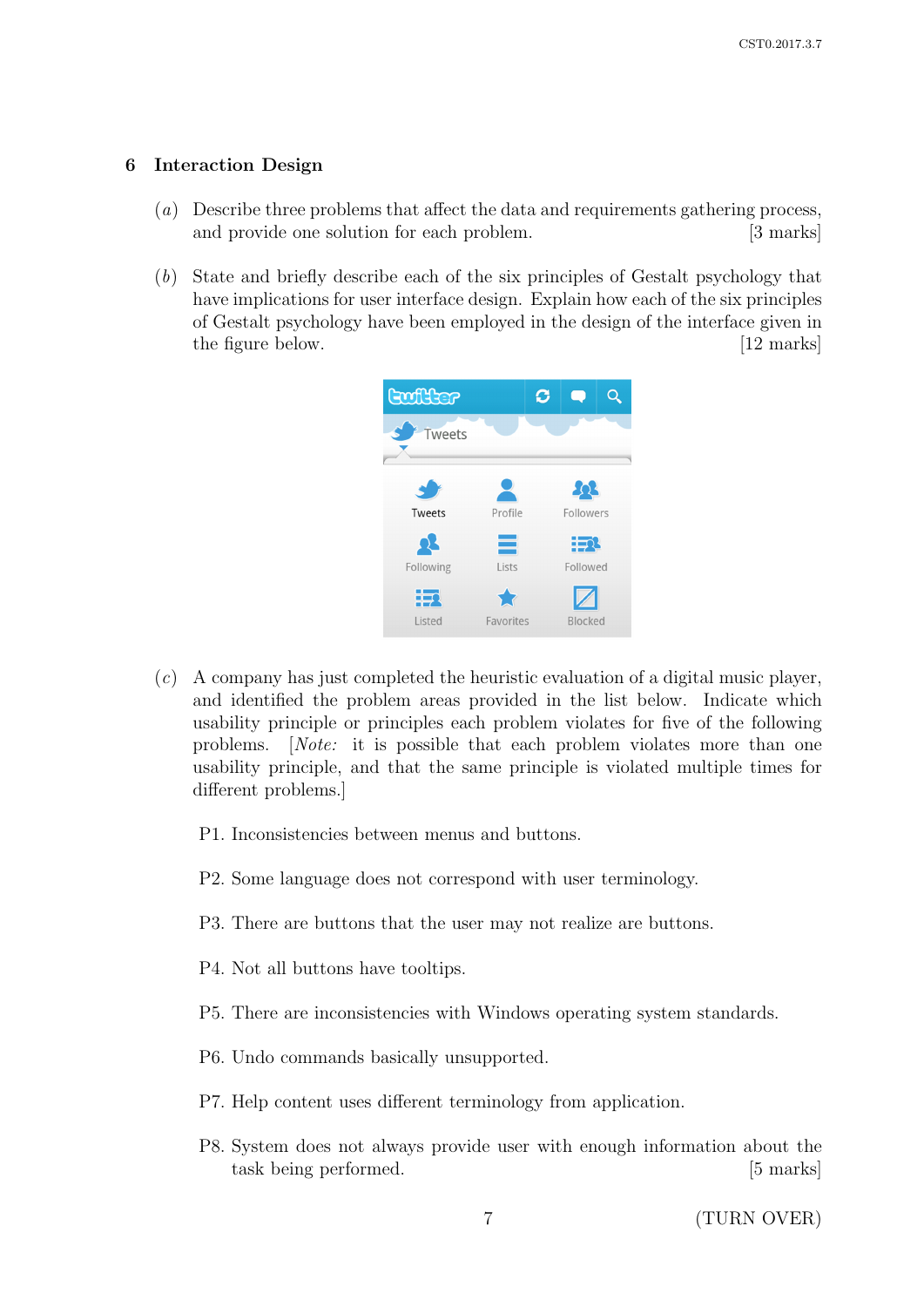## SECTION D

### 7 Machine Learning and Real-world Data

Suppose that a very large collection of documents describing the University of Cambridge has been collected. Your task is to build a classifier which assigns sentiment to each document, using the classes: *positive*, *negative* and *neutral*.

- (a) There is no ground truth sentiment associated with the documents, but 200 have been manually classified by three human annotators. Fleiss' Kappa is 0.65 for this set. Explain what Kappa is and outline how it is calculated. You do not need to state the full formula for Kappa. [4 marks]
- (b) Given the limited amount of annotated data, you decide to classify the documents using a standard sentiment lexicon. Explain how you would perform an experiment to do this. [5 marks]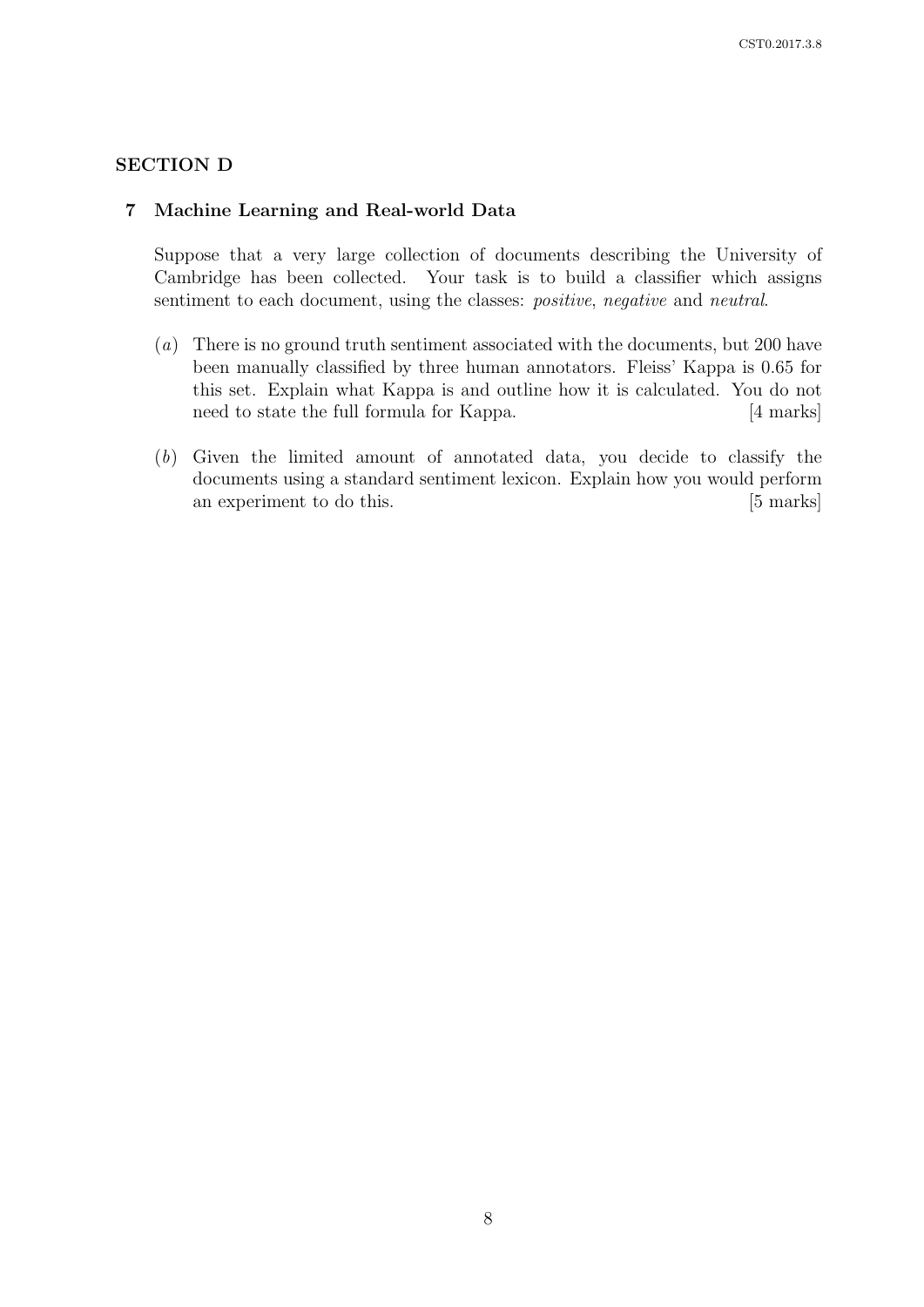- $(c)$  (i) How would you evaluate the results of the system you have described in your answer to part  $(b)$  using the annotated data? Give details of the evaluation metrics you would use. [4 marks]
	- $(ii)$  If the primary objective were to identify the documents with negative sentiment, how might your proposed evaluation change? [2 marks]
- (d) It is suggested to you that the classes automatically assigned by the sentiment lexicon approach could be used to provide training data for a Naive Bayes classifier. Could such a classifier perform better than the sentiment lexicon classifier which provided the decisions it was trained on? Explain your answer. [5 marks]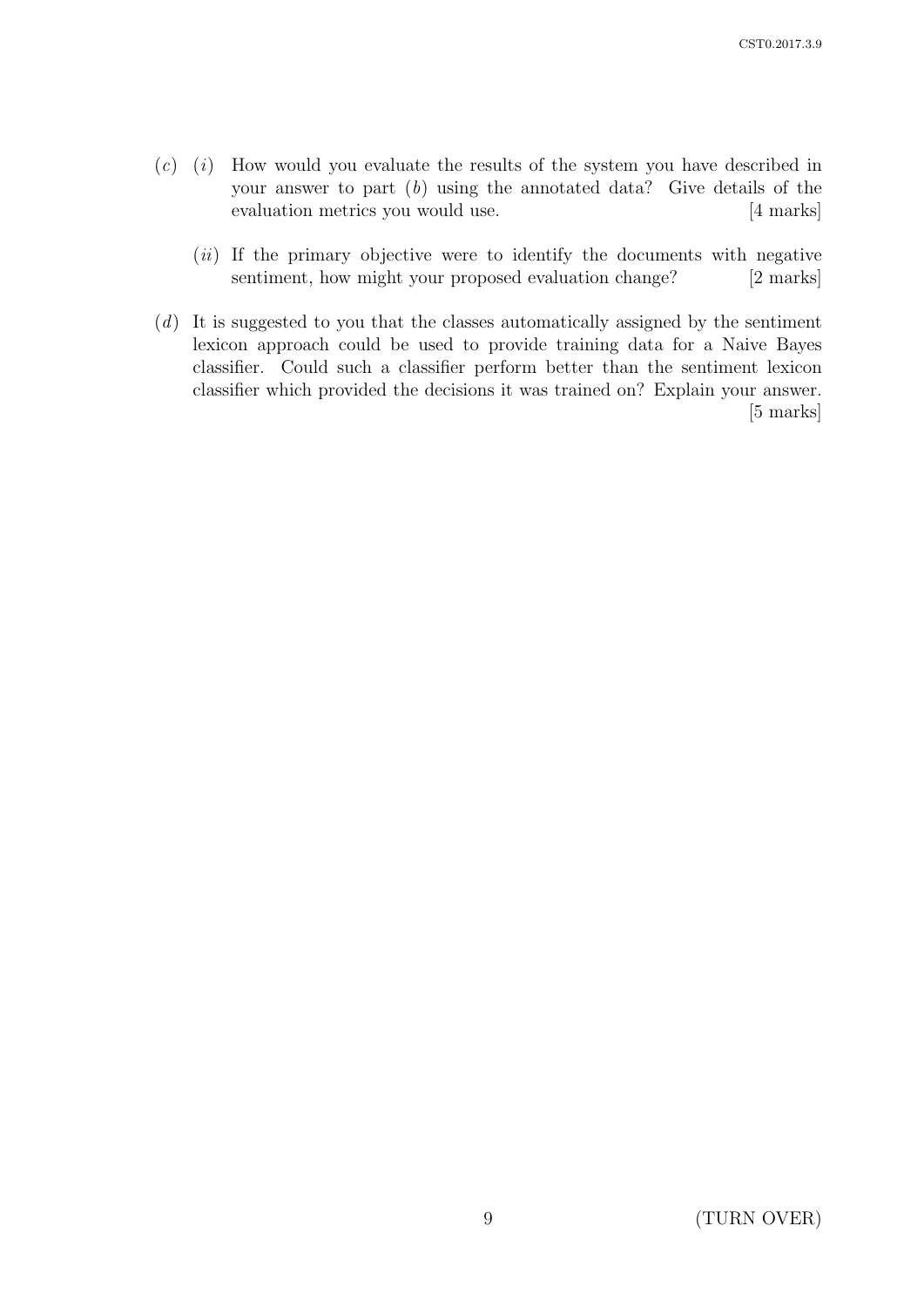### 8 Machine Learning and Real-world Data

Consider the following graph of users in a social network.



- (a) Give definitions of the following quantities, and state their values for nodes 1, 2 and 3:
	- $(i)$  Degree [1 mark]
	- $(ii)$  Clustering Coefficient [2 marks]
	- (*iii*) Betweenness Centrality [2 marks]
- $(b)$  (i) Which property of nodes in a network do clustering coefficient and betweenness centrality attempt to model? Give examples from naturally occurring networks. [4 marks]
	- $(ii)$  In the network depicted above, do the betweenness centrality values you calculated correspond to your intuition about the function of nodes 1, 2, and 3? If not, which factors of the formula are responsible for the divergence? [3 marks]
- (c) Suppose the link between 3 and 4 is removed and a link between 2 and 4 is added. How does this affect the betweenness centrality of 2 and 3, and why? [3 marks]
- (d) Some pairs of nodes in the new network from part  $(c)$  now have more than one shortest path that connects them. Identify these paths, and explain how their existence affects the calculation of betweenness centrality. [2 marks]
- (e) Professor Miller claims that it is possible for a particular pair of nodes in a graph to be connected by a number of shortest paths which is exponential with respect to the number of nodes in the graph. Give an example where this is the case, or prove that it cannot be the case. [3 marks]